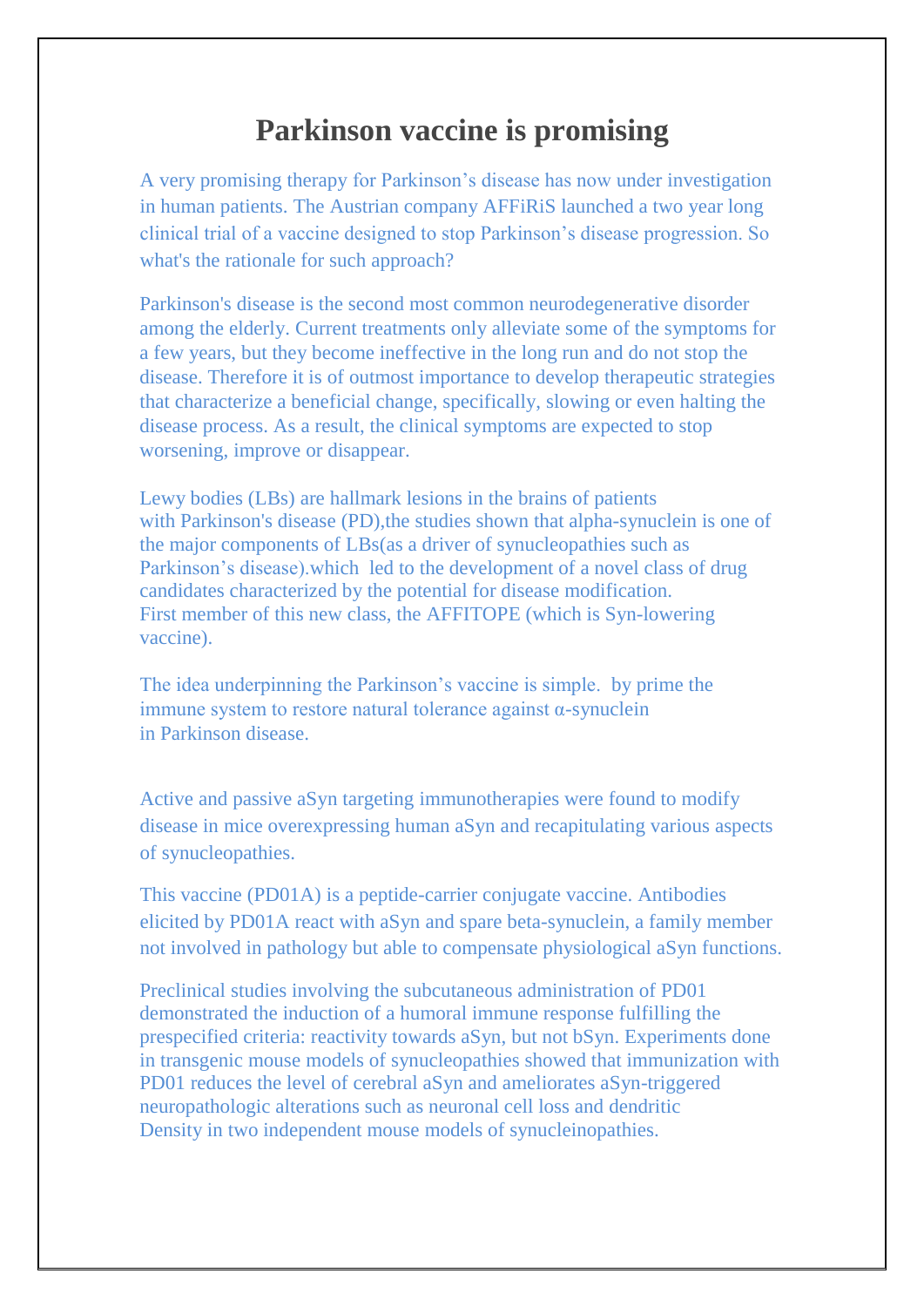This approach holds the promise of a change towards concrete therapeutic measures with the potential to positively influence or even stop the course of the disease through disease modification*.*

Demonstration of a disease-modifying activity will presumably require:

- identification of patients in early stages before the occurrence of too extensive, and thus irreversible neurodegeneration) of their disease with a high specificity
- The availability of biomarkers and clinical end points informing on a change, such as slowing/halting, of the disease process.
- high diagnostic specificity that does not refer to severity but, instead, combines disease-specific symptoms with biological markers of the disease; combining a measure of the episodic memory as a specific symptom with biological disease parameters such as CSF levels of Ab and Tau/phospho-Tau or hippocampal atrophy.

In conclusion; AFFiRiS´ vaccination program aims to reduce cerebral levels of αsynuclein which will result in reducing neurodegeneration caused by α-synuclein aggregates. The vaccine is still in the very early stages of testing, but that the idea is novel and the approach is promising. Safety, tolerability, and clinical efficacy will need to be demonstrated before the vaccine can move to the next phase of clinical testing.

AFFiRiS has started the project "Parkinson" in 2007 and clinical trials with the first vaccine, PD01A, started in 2012. PD01A is the first agent directed against αsynuclein and worldwide the first α-synuclein-targeting vaccine to be tested in humans. PD01A is complemented by PD03A, a vaccine whose clinical evaluation in a phase-I-study will start in mid-2014.

6/8/2014

Prepared by:

HalaObeidat ,Esraa AL-rousan, Abdiwahid Ismail

Reviwed by : Pharm.D Neda Rwash